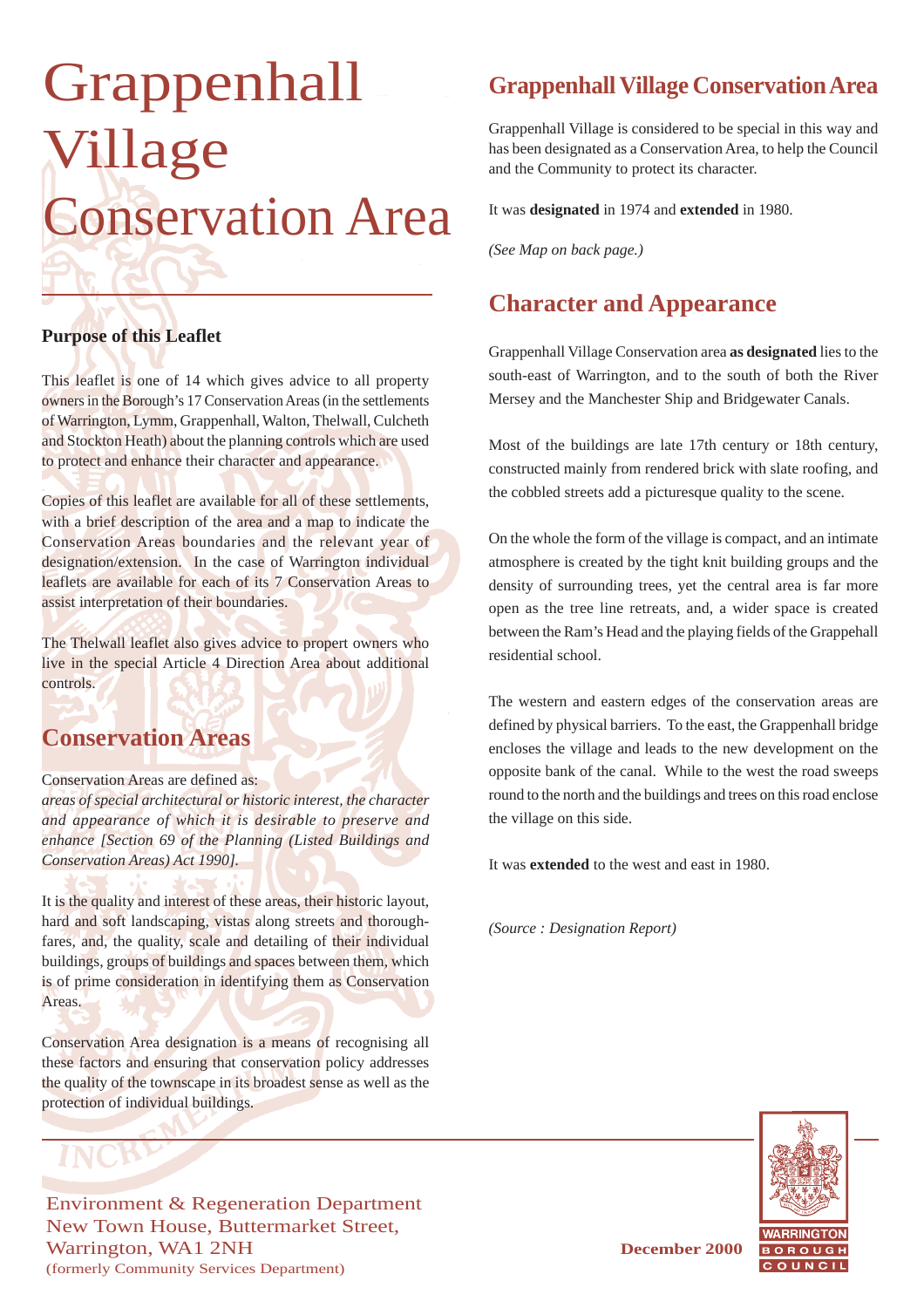# **Controls Over Development**

Now it is designated as a Conservation Area the Council has the following additional planning powers to control certain types of development.

**New Development.** In considering planning applications for new commercial and residential development, which requires planning consent within Conservation Areas, the Council should pay **special attention** to carefully considering the appropriateness of the proposal and details such as materials, colour, height, proportion, design and siting, to seek to preserve and enhance the character and appearance of the area.

Applications for new development in Conservation Areas therefore normally need to be submitted as '**Full Applications**' to enable detailed assessment of proposals, i.e. with full plans, elevations and written details. Often drawings showing the relationship between the proposed development and its surroundings will also be required.

In addition development proposals which are outside a Conservation Area but which would affect its setting, or views into or out of the area, will also be carefully considered in the light of this contextual relationship.

**Commercial Uses**. Planning permission is required for any material alteration to the exterior of such buildings and within conservation areas particular emphasis is placed upon the need to ensure that the effect upon the fabric and appearance of the building is minimised.

**Alterations to Existing Houses.** Normally within certain limits relating to volume, height and proximity to boundaries, it is possible to extend or alter residential properties, other than flats, without planning permission. These rights are known as permitted development rights.

Within Conservation Areas however development rights are more limited and certain development that would normally be permitted development require planning permission. Thus the following types of development, normally classed as permitted development, require planning permission within Conservation Areas, so that the impact of the proposed changes can be properly assessed:-

- Enlargement, improvement or alteration of a dwelling which would **increase the original cubic content** by more than 50 cubic metres or 10%, whichever is the greater, or any development which is over 115 cubic metres.
- Building, altering or improving an **outbuilding** over 10 cubic metres.
- The **cladding** of any part of the exterior with stone, artificial stone, timber, plastic or tiles.
- **I** Any alteration to the **roof** resulting in a material alteration to its shape.
- ❚ Certain **satellite** and **telecommunications antenna** and **services,** as detailed below under telecommunications.

**Demolition.** Within a Conservation Area certain types of demolition come under planning controls as a result of designation, and require a special type of consent known as **Conservation Area Consent,** which also involves the submission of details of the replacement building or proposed treatment of the cleared site after demolition.

This gives the Council the opportunity to assess both the loss of the building and its contribution to the Conservation Area, as well as the impact of any new building or site treatment after demolition.

The following types of demolition require Conservation Area Consent:-

- The **total** or **substantial** destruction of a **building**, including façade retention schemes (depending on their extent).
- **■** The demolition of **part of a building** if the cubic area to be demolished is 115 cubic metres or more.
- ❚ The demolition of a **gate, wall, fence, or other means of enclosure** over 1 metre high fronting a highway, waterway or open space (or a wall over 2 metres elsewhere).

**Telecommunications.** The following also need planning permission within a Conservation Area:

- **I** Installation of a **satellite antenna** on any building or structure, or within its curtilage, of more than 90cm in any dimension.
- An **antenna** over 15 metres high.
- **I** Installation of a **satellite antenna** exceeding the highest part of the roof, or located on a chimney, or on a wall or roofslope fronting a highway or footway.
- **I** Installation of a **satellite antenna** where there is already a dish on the building or structure.
- **■** Radio housing over 2 cubic metres in volume.
- ❚ Overground **telecommunications lines and cables**.

**Advertisements and Signs.** Many signs, whether inside or outside a Conservation Area, need Advertisement Consent, but within a Conservation Area **careful consideration** will particularly be given to sympathetic lighting and design.

In addition Conservation Area designation also extends controls to cover the following: a tethered balloon, illuminated signs on business premises, flags, and, hoardings surrounding building sites, as well as advertisements without deemed consent.

**Trees.** Anyone wishing to fell, top, lop or uproot a tree in a Conservation Area must give six weeks notice to the Council of their intention to carry out such works.

*(Source : Town & Country Planning (General Permitted Development) Order 1995, as amended)*

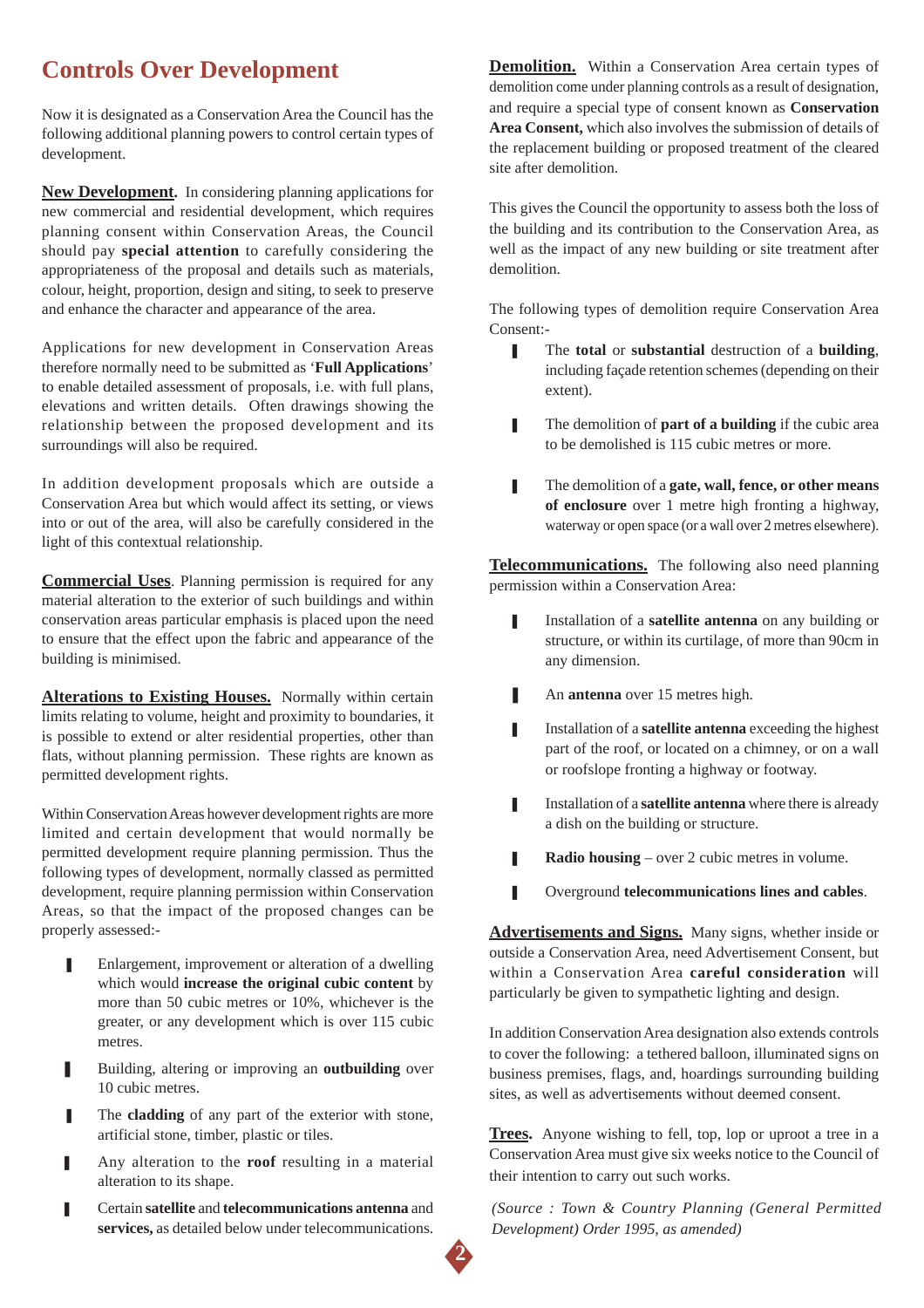**Listed Buildings.** Consent known as Listed Building Consent is needed for alteration, extension or demolition of a Listed Building whether it is inside or outside a Conservation Area.

Furthermore most works to a Listed Building to alter, improve or enlarge it internally or externally, require Listed Building Consent, as do any works within or to its curtilage.

The guidance in this leaflet does not apply to Listed Buildings and therefore you should seek advice if you want to alter such buildings in any way. A leaflet on the subject of consent and works to Listed Buildings will be produced later in the year 2001.

### **Which Properties and Areas are Affected**

The map on the back page indicates the properties and areas in your settlement which are included within the Conservation Area.

These boundaries has been drawn to include all those buildings and areas which contribute to the historic and architectural character of this area.

## **How Does the Council Reach its Decision On Applications?**

Within Conservation Areas the Council advertises planning applications which it considers will affect the character and appearance of the Conservation Area. This gives interested parties an opportunity to comment on the proposals and ensures greater community involvement in potential changes.

In deciding whether to grant permission in Conservation Areas, the Council will consider each case against its policies, as set out in the consolidated version of the unadopted Borough Local Plan and as set out in Central Government guidance on conservation. However it will also take account of the circumstances of the building concerned, such as whether it has been altered in the past and whether it is in a particularly sensitive part of the Conservation Area.

Some applications are reported to the Development Control Committee for a decision, but most follow the delegated route, and this is explained in a leaflet entitled **'What Happens To Your Planning Application'** available at reception on the 2nd floor of New Town House.

# **How to Apply for Permission or Consent**

Prior to submitting an application property owners in Conservation Areas wishing to carry out alterations to their property are encouraged to discuss their proposals with a Development Control Officer, who may request preliminary details and confer with the Conservation Officer so as to advise on the appropriateness of the proposed works and their design, materials and finishes.

Copies of application forms and details of fees can then be obtained from the Development Control Section at the address given below, and then submitted together with the necessary location plan and elevational and block plans required.

The Council aims to decide more than 80% of all applications in 8 weeks and during that time several processes take place, as shown in the diagram in the leaflet noted above.

This conservation area leaflet should not be relied upon for a full determination of whether consent is required, and you should write, sending details of the proposed works, so that a definitive answer can be given, to :

> **Development Control Section, Planning Division, Environment & Regeneration Department, Warrington Borough Council New Town House, Buttermarket Street Warrington WA1 2NH**.

# **Appraisals**

Since becoming a Unitary Authority Warrington Borough Council has resolved to carry out a programme of Conservation Area reappraisals, over the next 5 years.

These will re-evaluate the importance of each area and enable a reassessment of their special qualities. They will also help to determine if they should be modified or if policies and practices need to be revised.

Property owners and Parish Councils will be consulted and notified at the time of such appraisals, in due course.

*The information contained in this leaflet is correct at the date shown at the foot of the first page.*

*The map is provided solely to indicate the boundary of the Conservation Areas at the date of designation and does not therefore reflect subsequent development and property boundary changes.*